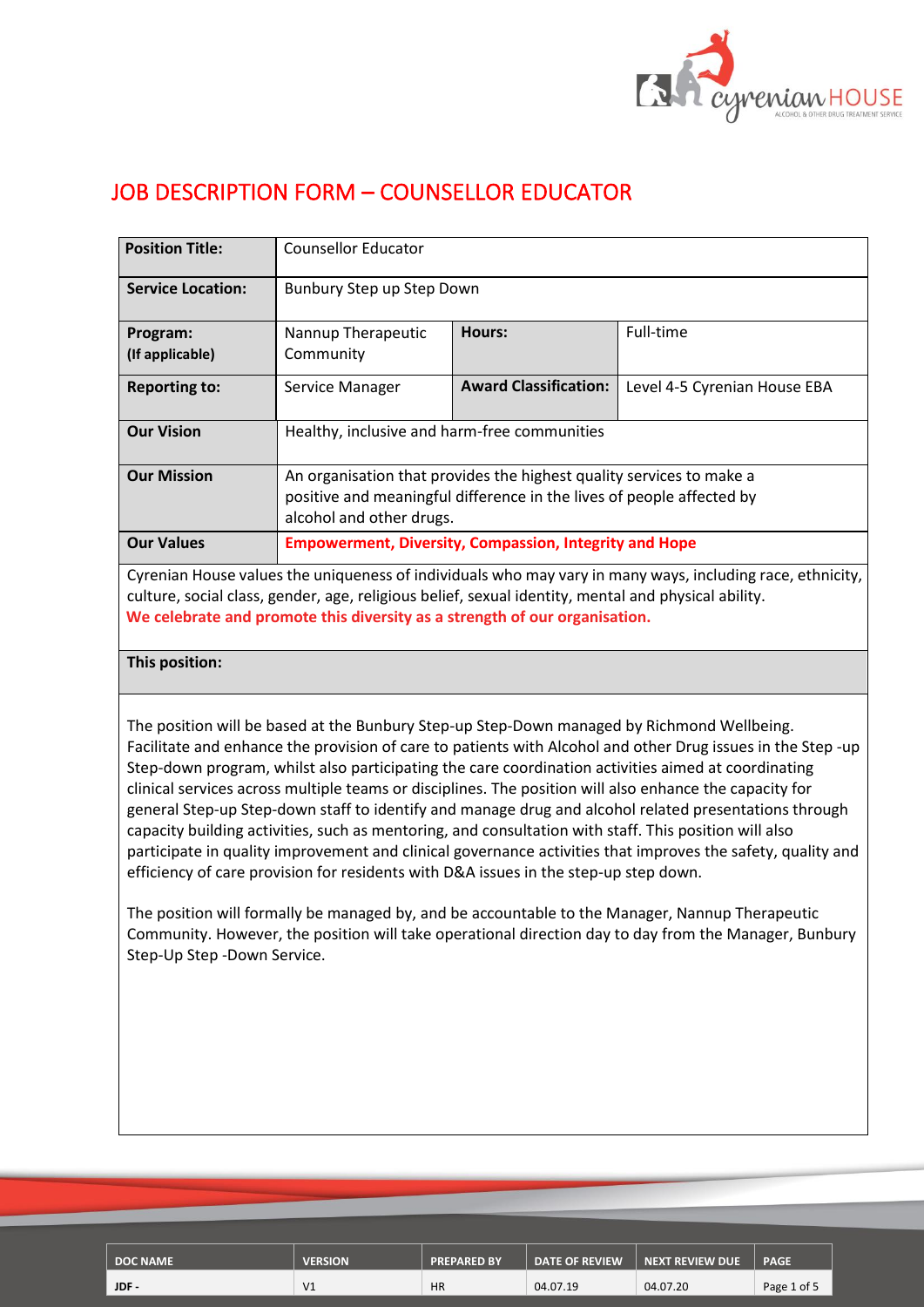

#### **Duties and Responsibilities:**

#### **General:**

- Support promote and work in accordance with the Vision, Mission and Values of Cyrenian House and Richmond Wellbeing
- Participate as a valued team member promoting and contributing to a supportive team environment.
- Provide support to and share expertise with other staff, students and volunteers.
- Participate in staff meetings, supervision, training and team planning workshops.
- Contribute to the development, implementation and evaluation of the service model.
- Contribute to Cyrenian House continuous quality improvement processes.
- Work in accordance with Cyrenian House Code of Conduct.
- Be responsible for personal health and safety in the workplace and for complying with all Cyrenian House occupational safety and health policies and procedures, promoting and maintaining a safe and secure environment.
- Contribute to and promote the implementation of the Standards on Culturally Secure Practice.
- Other duties as required.

# **Group Work, Education and Training:**

- Design and deliver educational group sessions and training to consumers, other service providers and community groups, where necessary.
- Attends Core Training and maintains all compliance requirements relevant to their role and employment with Cyrenian House and Richmond Wellbeing
- To carry out other duties which may be required, requested or directed and which are within the person's capability and training to perform.
- Actively participate in required internal meetings, supervision sessions and training.
- As part of a team contribute to the development of policies and procedures, best practice and quality improvement.
- •

### **Counselling:**

- Provide assessment, counselling, referral as well as AOD information and support to all consumer groups as appropriate.
- Participate in shared case management and consultation with other service providers.
- Write reports as required on consumer participation and progress.
- People are supported to reflect on and work through emotions to enable emotional wellbeing.
- Work within a person centred, framework towards self-determination, choice and recovery.
- Adopt a holistic approach which includes physical health and wellbeing.
- Support people to navigate mental distress.
- Family members, carers and people of significance to the person as identified are included as directed by the individual.

| <b>DOC NAME</b> | <b>VERSION</b> | <b>PREPARED BY</b> | <b>DATE OF REVIEW</b> | <b>NEXT REVIEW DUE</b> | <b>PAGE</b> |
|-----------------|----------------|--------------------|-----------------------|------------------------|-------------|
| JDF-            | V <sub>1</sub> | <b>HR</b>          | 04.07.19              | 04.07.20               | Page 2 of 5 |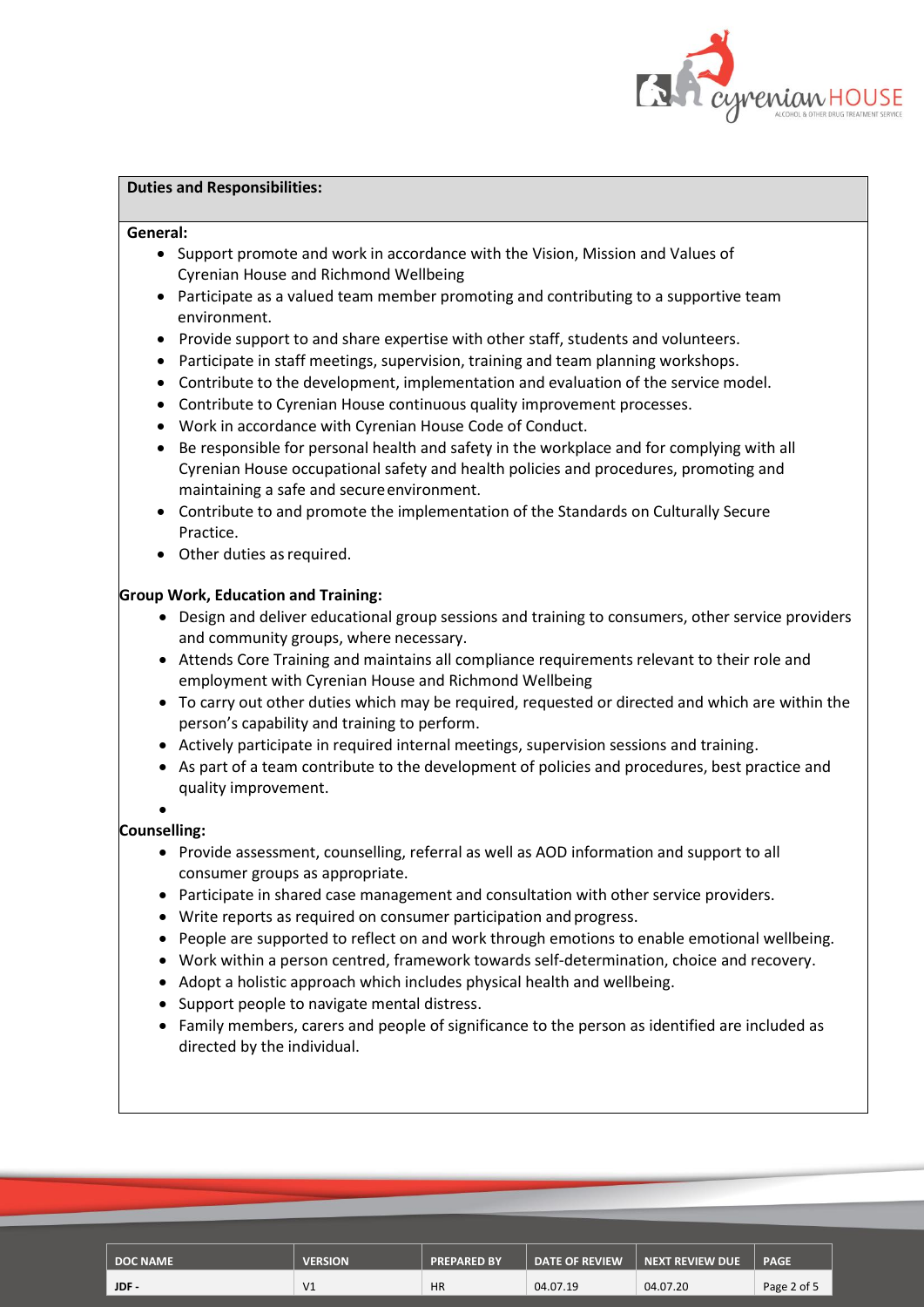

# **Teamwork and service Development:**

- Demonstrate an ability to develop and maintain a collaborative working relationship with team members and colleagues.
- Provide support to other service providers to manage consumers with alcohol and other drug problems through shared case management and consultation.
- Maintain an appropriate level of skills and knowledge of drug trends, through regular training and research.
- All critical incidents are addressed according to Cyrenian's policies and procedures.
- Develop a rapport with each service user.
- Ensure effective communication at all times, including verbal & written communication.
- Support Service users to develop life skills.

### **Representation and Stakeholder Engagement:**

- Develop and maintain a working knowledge of AOD and other relevant agencies/services.
- Actively liaise with relevant agencies and other service providers, to support referrals to meet the inclusion criteria for Cyrenian House Residential services.
- Develop effective relationships with other Cyrenian House services as appropriate.
- Recovery plans are supported, implemented and kept alive.
- Identification of substance use issues in the Step-up Stepdown program.
- Delivery of brief interventions in the context of the Step-up Step down program.
- Planning and delivering/facilitating access to AOD-focussed workforce development activities/training.
- Assessment and management of drug and alcohol related conditions during step-up step down presentations, in facilitating discharge planning for those patients with substance use disorders that require ongoing treatment.
- Play a key role in education and training of the generalist step-up step down workforce regarding drug and alcohol issues.
- Enhancing linkages between the Step-up Step Down, other local mental health services, and specialist drug and alcohol treatment services.
- All critical incidents are addressed according to Cyrenian's policies and procedures.
- Develop a rapport with each service user.
- Ensure effective communication at all times, including verbal & written communication.
- Support Service users to develop life skills.

### **Community Initiatives:**

• Develop and participate in community-based initatives or projects as directed.

### **Administration and Reporting:**

- Maintain consumer files, statistics, and other consumer related administration duties.
- Report statistical data and participate in research projects as required.
- Undertake other administrative and office management tasks as required.
- All documentation is completed in required timeframes.
- Demonstrated computer skills, with experience in Microsoft Office application.

| <b>DOC NAME</b> | <b>VERSION</b> | <b>PREPARED BY</b> | <b>DATE OF REVIEW</b> | <b>NEXT REVIEW DUE</b> | <b>PAGE</b> |
|-----------------|----------------|--------------------|-----------------------|------------------------|-------------|
| JDF-            | V <sub>1</sub> | <b>HR</b>          | 04.07.19              | 04.07.20               | Page 3 of 5 |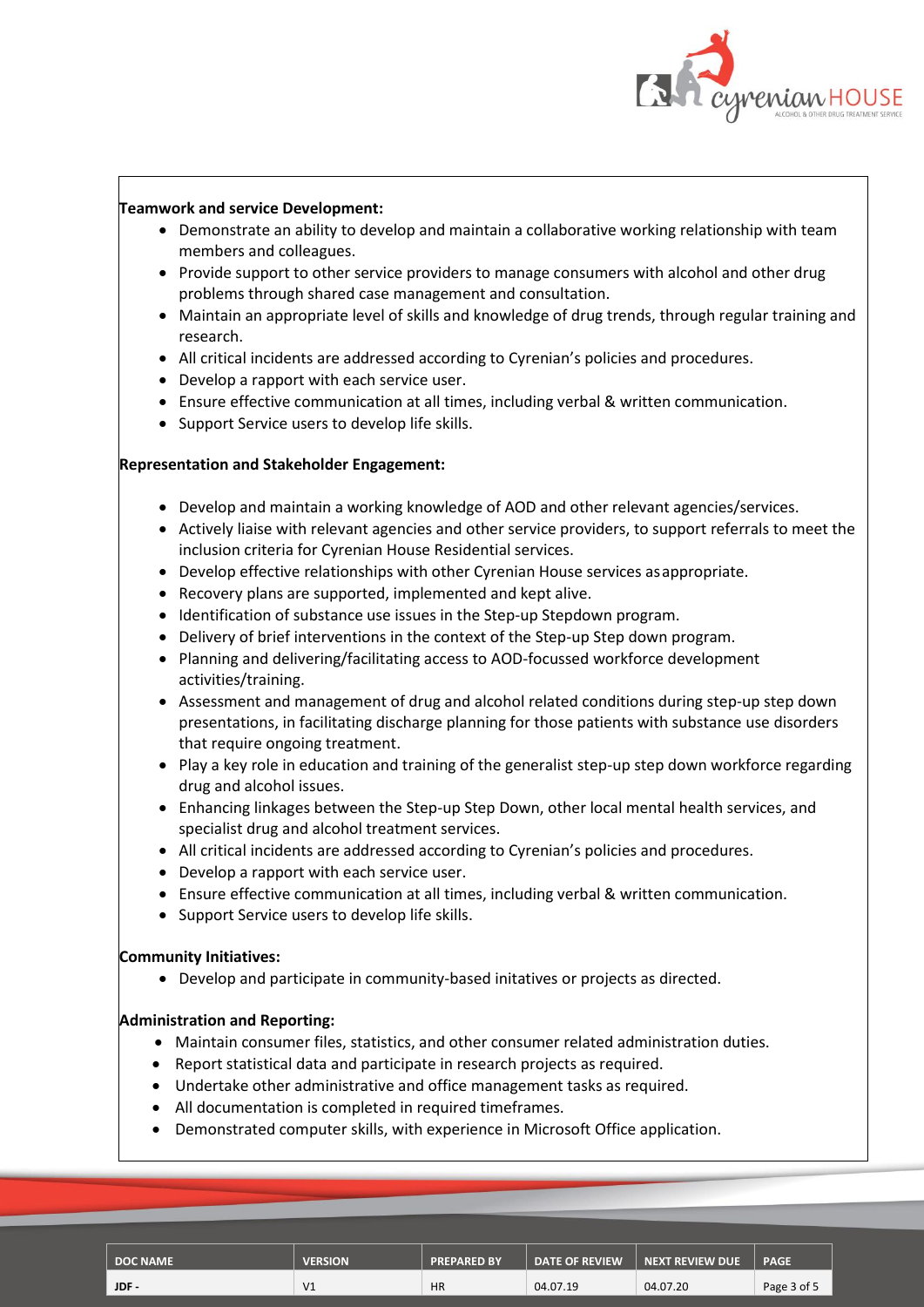

# **Selection Criteria**

#### **Essential Criteria of the role include:**

- Tertiary qualification in social, behavioural or health sciences or equivalent experience in the alcohol and drug sector.
- Previous experience working within a multi-disciplinary team.
- Well-developed assessment and counselling skills.
- Demonstrated experience in working with consumers experiencing issues related to alcohol and other drug use.
- Demonstrated and well developed interpersonal, verbal, and written communication.
- Experience in working as part of a team.
- Full work rights, and a Current National Police Clearance.
- Current driver's License and access to a reliable car.

#### **Desirable competencies and experience:**

- Awareness of relevant Government Departments and community-based agencies that may support recovery.
- Previous experience in recovery planning, developing budgets and working with clinical services and external service providers.
- Previous work in a residential setting with people who are experiencing mental distress.
- Demonstrated experience in working as part of a team.
- Experiential (first-hand) knowledge of drug and alcohol addiction with at least two years current sobriety/clean time.

#### **Required Clearances:**

- Full work rights.
- Current National Police Clearance.
- Current First Aid Certificate.
- Current driver's License and reliable vehicle.

Please sign below to confirm you understand of the requirements of your role and return a signed copy to the Human Resource Department:

Name: \_\_\_\_\_\_\_\_\_\_\_\_\_\_\_\_\_\_\_\_\_\_\_\_\_\_\_\_\_\_\_\_\_\_\_\_\_\_\_\_\_\_\_\_\_\_\_\_\_\_\_\_\_\_\_\_\_\_\_\_\_\_\_\_\_\_\_\_\_\_

Signature:

| <b>DOC NAME</b> | <b>VERSION</b> | <b>PREPARED BY</b> | <b>DATE OF REVIEW</b> | NEXT REVIEW DUE | <b>PAGE</b> |
|-----------------|----------------|--------------------|-----------------------|-----------------|-------------|
| JDF -           | V <sub>1</sub> | <b>HR</b>          | 04.07.19              | 04.07.20        | Page 4 of 5 |